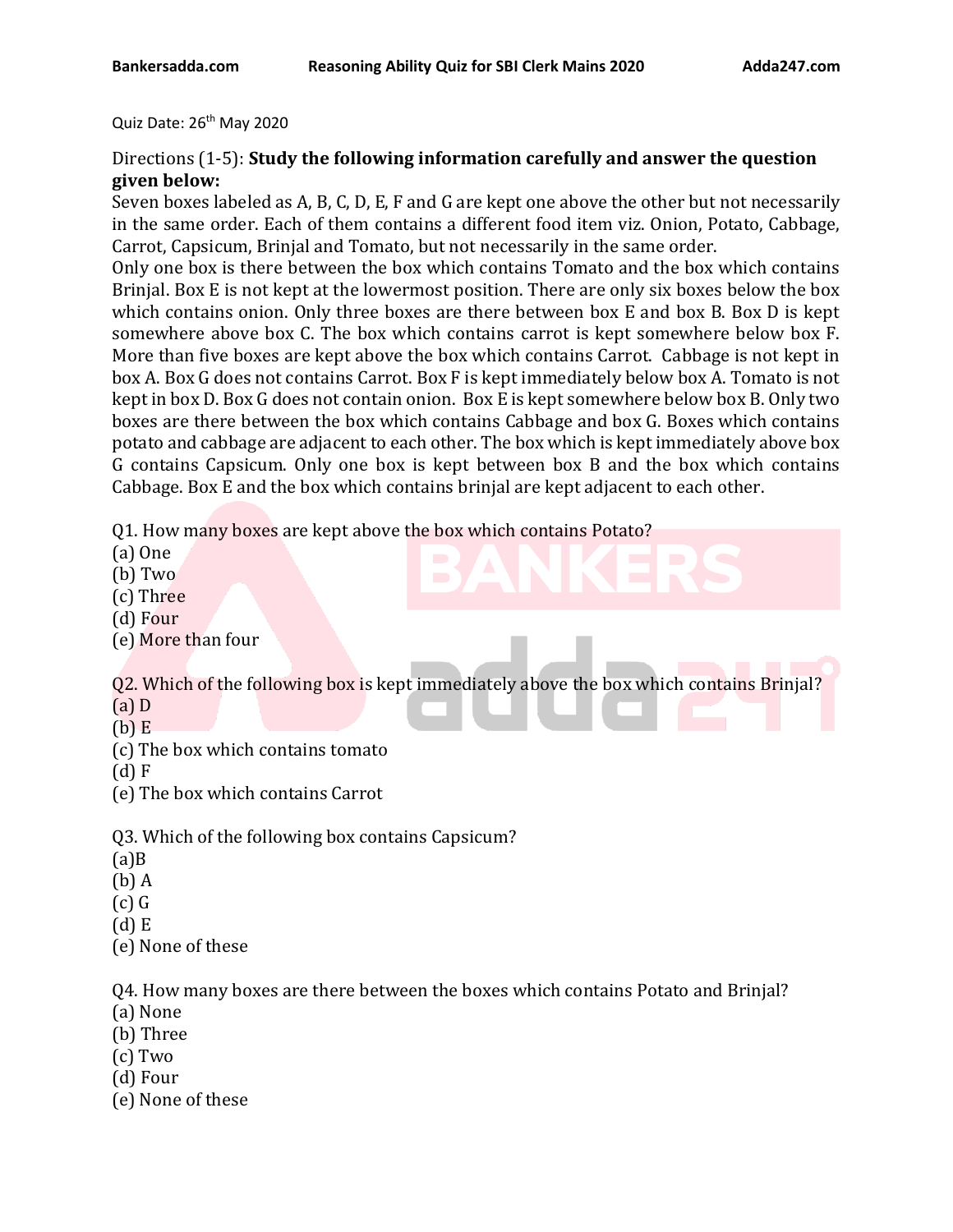- Q5. Which of the following box lies below box G?
- (a) The box which contains Carrot
- (b) The box which contains Capsicum
- $(c)$  F

(d) D

(e) The box which contains Onion

## Directions (6-9): **Each of these questions is based on the following information:**

(i)  $A\%$  B means A is 2m west of B.

- (ii) A @ B means A is 5m east of B.
- (iii) A \$ B means A is 1m north of B.
- (iv)  $A * B$  means A is 3m south of B.

Q6. If the expression 'Q @ P  $$ S * R$ , T % R' is true, what is the direction of T with respect to Q?

(a) North

(b) South

(c) South-West

(d) North-East

(e) None of these

Q7. Which of the following expression shows, O is south-west of K?

(a)  $L * N \% O @ M $ K$ 

(b) L \* K @ M \$ N % O  $(c)$  K @ M % N  $*$  O \$ L

- (d) M % L \* N @ O \$ K
- 
- (e) None of these

08. If the expression ' G  $\omega$  E  $*$  F  $\frac{1}{2}$  H % K' is true, What is the Shortest distance between G and H?

- (a) 7m
- (b)  $\sqrt{29m}$
- (c) √11m
- (d)  $\sqrt{34m}$
- (e) 5m

Q9. If the expression 'B % C \$ D  $*$  G @ H' is true, what is the direction of B with respect to H? (a) South- West

- (b) North-West
- (c) South- East
- (d) North- East
- (e) East

Q10. If Point A is west of B, D is east of C, B is south of C and D is north of E. Distance between all points are equal. So, what is the direction of point E with respect to A?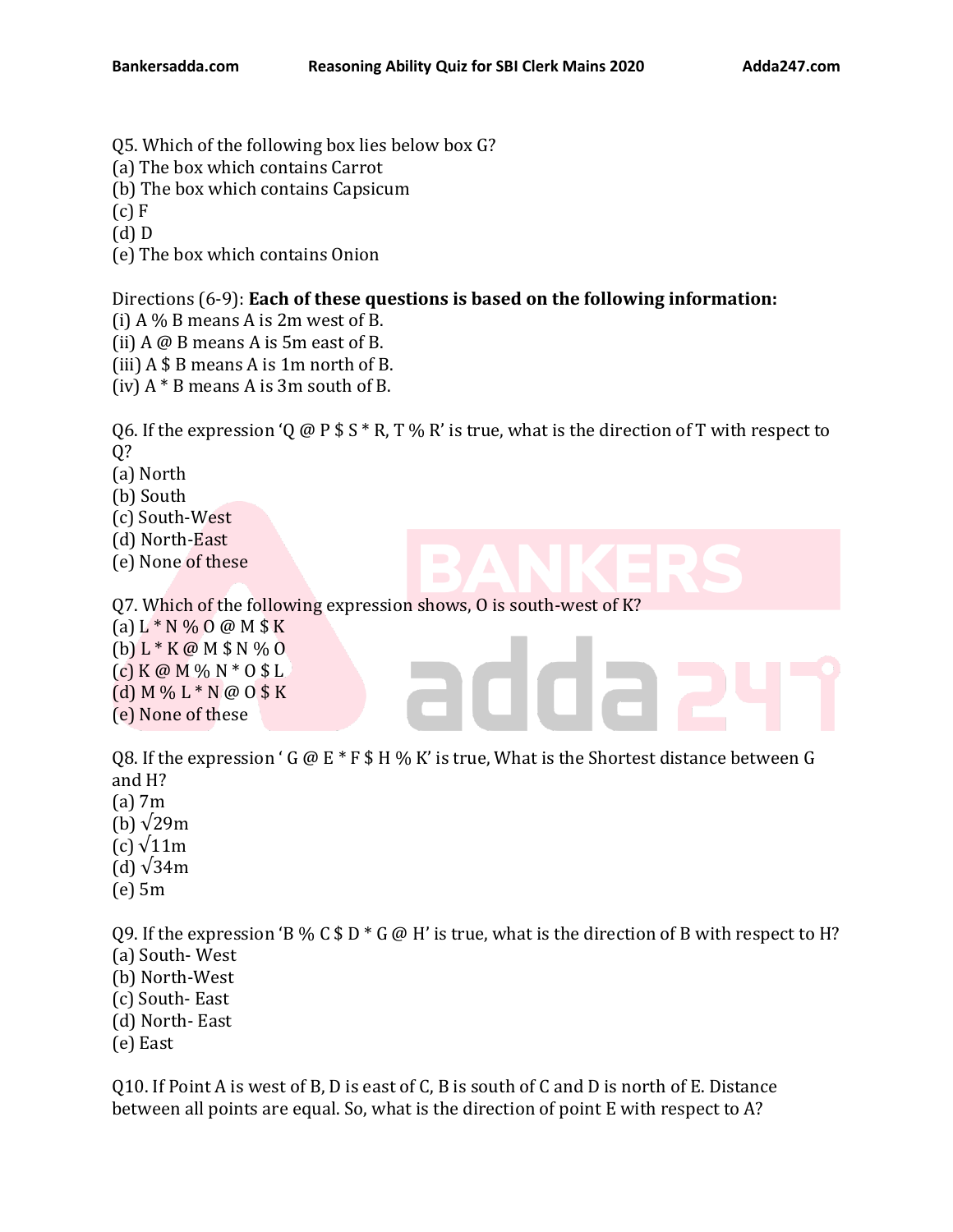- (a) North
- (b) South-west
- (c) East
- (d) West
- (e) North-west

Q11. Statements:

Directions (11-15): **In the following questions the symbols \$, #, @, % and & are used with the following meanings illustrated as below:**

'A \$ B' means 'A is not smaller than B'.

'A # B' means 'A is neither greater than nor equal to B'.

'A @ B' means 'A is neither smaller than nor equal to B'.

'A % B' means 'A is not greater than B'.

'A & B' means 'A is neither greater than nor smaller than B'.

In each of the following questions assuming the given statements to be true, find out which of the three conclusions I, II and III given below them is/are definitely true and indicate your answer accordingly.

A & D, B # F, D @ C, C \$ B Conclusions:  $I. A @ B$   $II. B & A$   $III. F @ C$ (a) Either I or II only (b) I and II only (c) I only (d) II and III only addaa (e) None is true Q12. Statements: W % N, N @ M, L @ Q, Q # W Conclusions:  $I. L @ N$   $II. Q @ M$   $III. L# W$ (a) I only (b) II and III only (c) Either I or III only (d) All I, II and III (e) None of true Q13. Statements: U # S, T# V, S % R, R & T Conclusions: I. U  $# R$  II. U & R III. S % V (a) I only (b) Either I or II only (c) III only

- (d) All I, II and III
- (e) None is true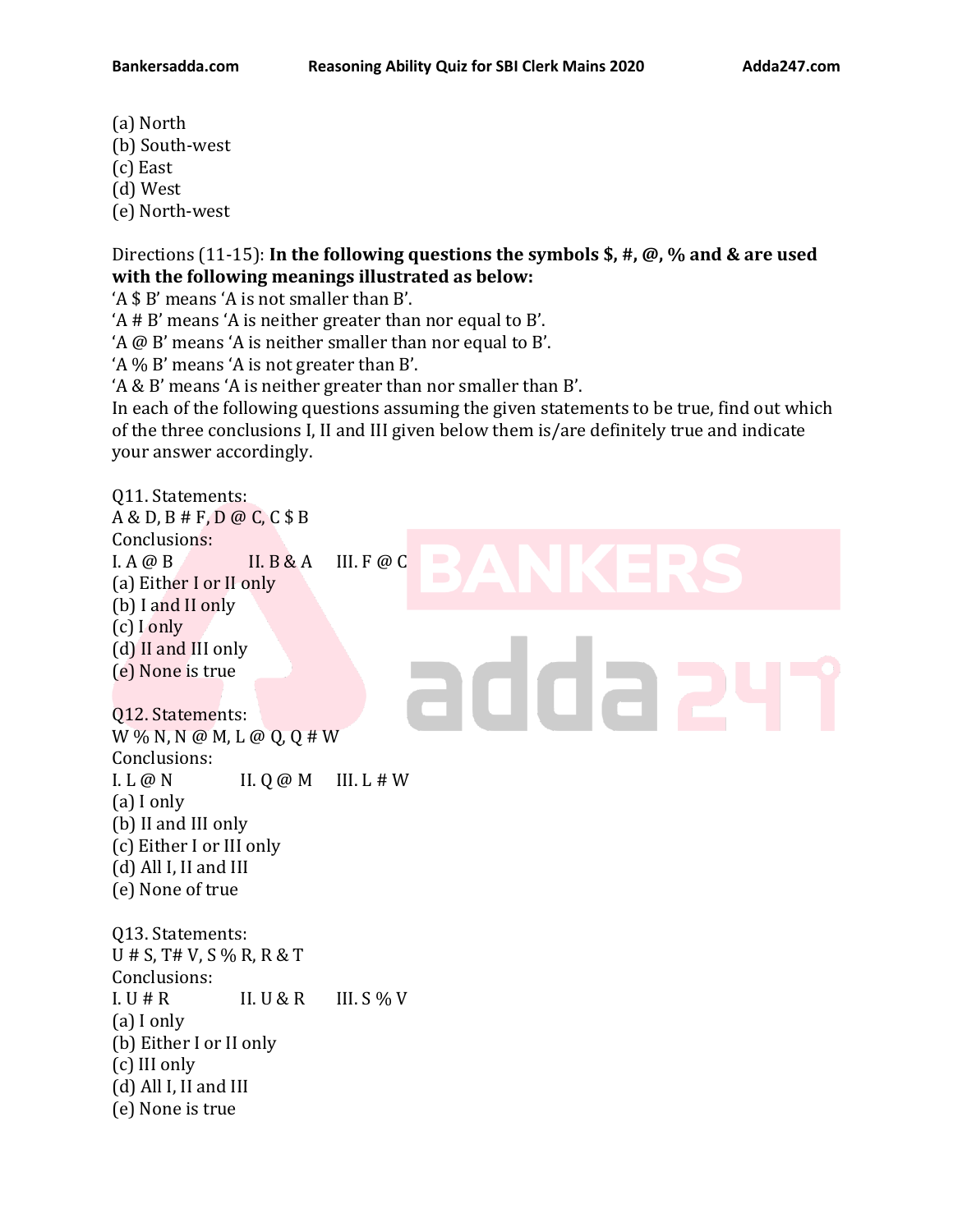Q14. Statements: E @ G, O % G, O \$ F, H & O Conclusions:  $I. E$  \$  $F$  II.  $E$  @  $F$  III.  $G$  \$ H (a) II and III only (b) II only (c) III only (d) III and either I or II (e) None is true

Q15. Statements: M @ A, A # R, R & W, W % X Conclusions:  $I. X \omega M$   $II. X \& A$   $III. X \omega A$ (a) I and II only (b) II and III only (c) Either II or III only (d) III only (e) None is true



Solutions

Solutions (1-5): Sol.

| Box | Item     |
|-----|----------|
| B   | Onion    |
| Α   | Potato   |
| F   | Cabbage  |
| D   | Brinjal  |
| E   | Capsicum |
| G   | Tomato   |
| C   | Carrot   |

S1. Ans.(a)

S2. Ans.(d)

S3. Ans.(d)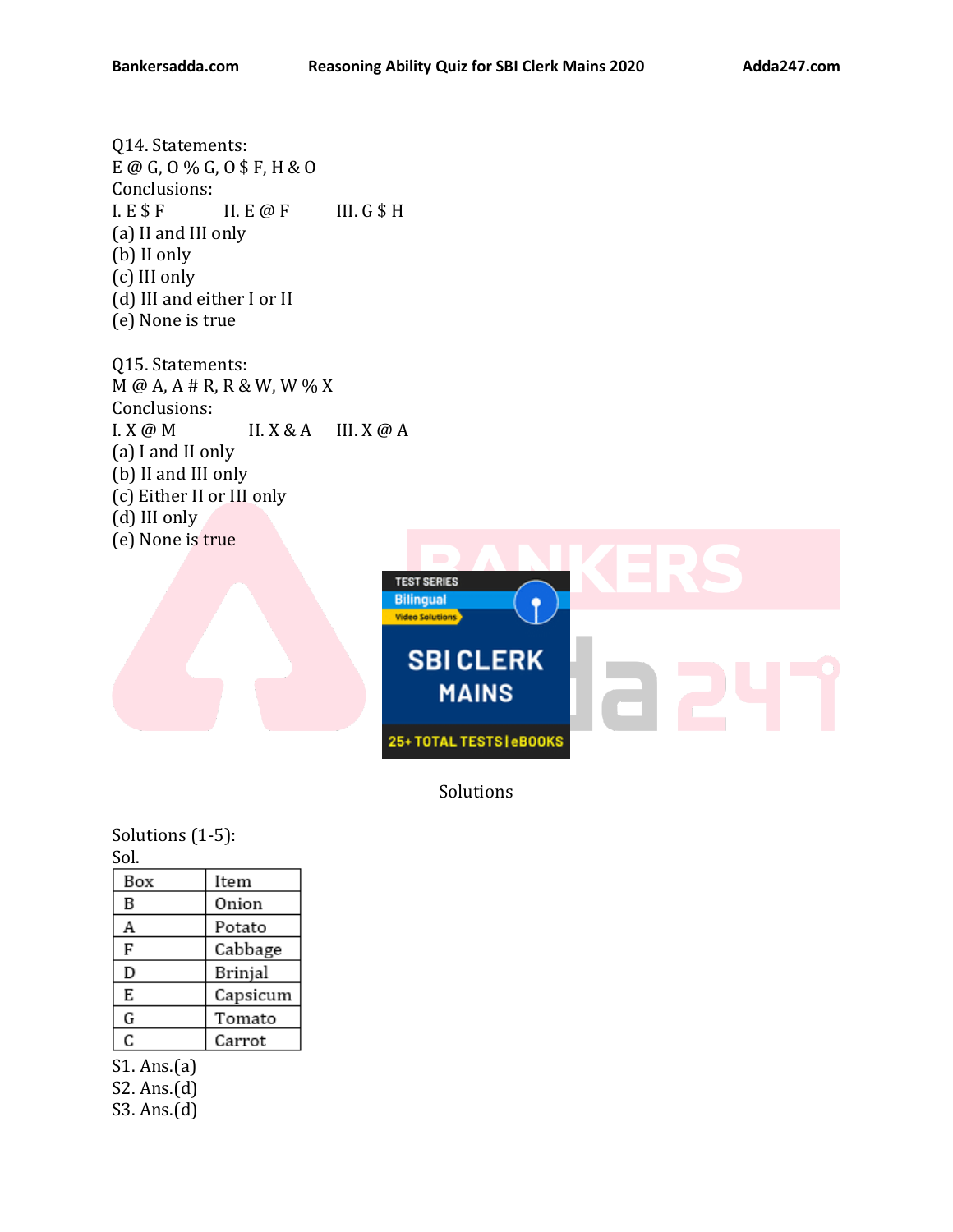S4. Ans.(e) S5. Ans.(a)

Solutions (6-9): S6. Ans.(e) Sol.



## addae